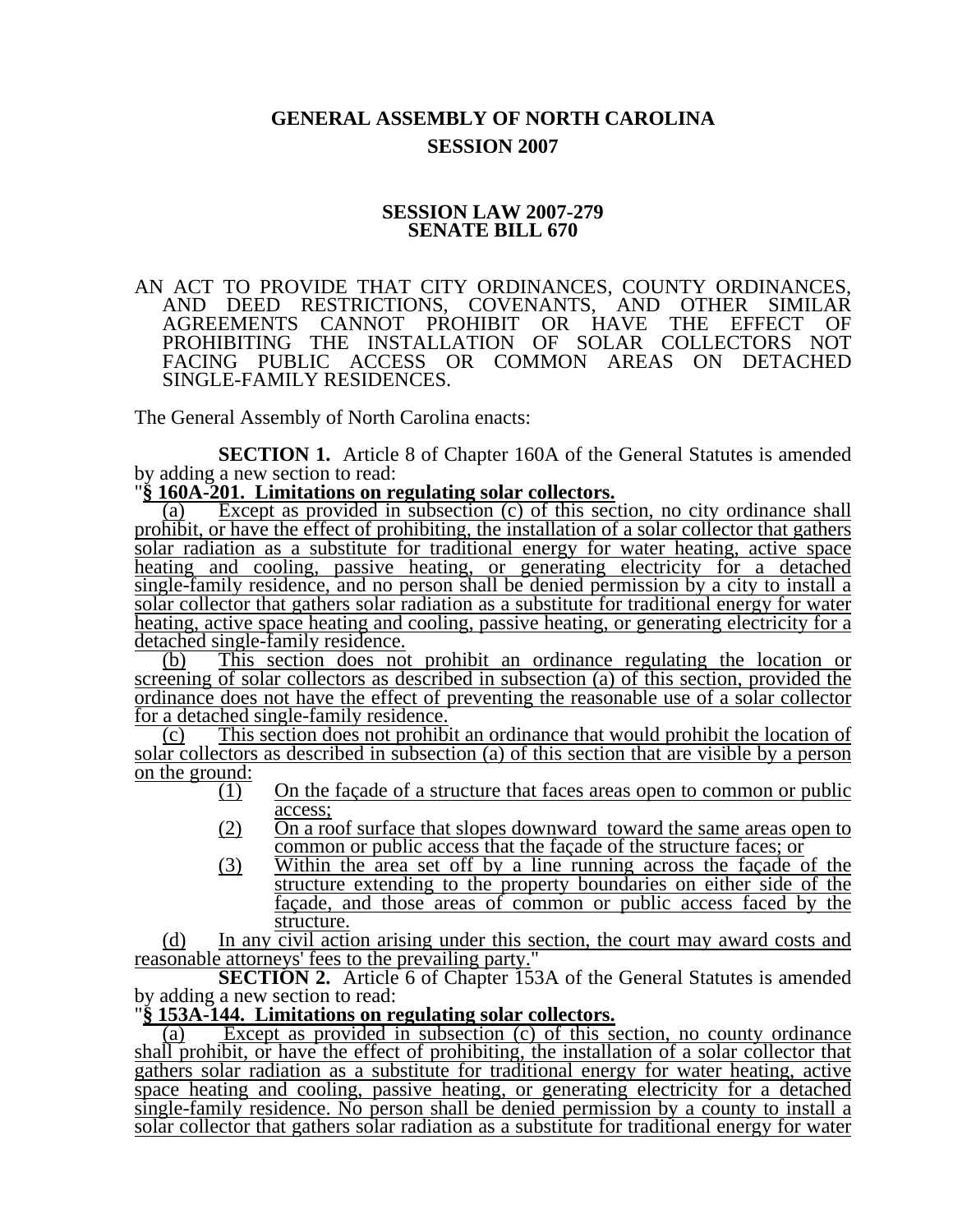heating, active space heating and cooling, passive heating, or generating electricity for a detached single-family residence.

(b) This section does not prohibit an ordinance regulating the location or screening of solar collectors as described in subsection (a) of this section, provided the ordinance does not have the effect of preventing the reasonable use of a solar collector for a detached single-family residence.

(c) This section does not prohibit an ordinance that would prohibit the location of solar collectors as described in subsection (a) of this section that are visible by a person on the ground:

- (1) On the façade of a structure that faces areas open to common or public access;
- $(2)$  On a roof surface that slopes downward toward the same areas open to common or public access that the façade of the structure faces; or
- (3) Within the area set off by a line running across the façade of the structure extending to the property boundaries on either side of the façade, and those areas of common or public access faced by the structure.

(d) In any civil action arising under this section, the court may award costs and reasonable attorneys' fees to the prevailing party."

**SECTION 3.** Chapter 22B of the General Statutes is amended by adding a new Article to read:

"Article 3.<br>"Deed Restrictions, Covenants, and Other Agreements Prohibiting Solar Collectors. "§ 22B-20. Deed restrictions and other agreements prohibiting solar collectors.

(a) The intent of the General Assembly is to protect the public health, safety, and welfare by encouraging the development and use of solar resources and by prohibiting deed restrictions, covenants, and other similar agreements that could have the ultimate effect of driving the costs of owning and maintaining a residence beyond the financial means of most owners.

(b) Except as provided in subsection (d) of this section, any deed restriction, covenant, or similar binding agreement that runs with the land that would prohibit, or have the effect of prohibiting, the installation of a solar collector that gathers solar radiation as a substitute for traditional energy for water heating, active space heating and cooling, passive heating, or generating electricity for a detached single-family residence on land subject to the deed restriction, covenant, or agreement is void and unenforceable.

(c) This section does not prohibit a deed restriction, covenant, or similar binding agreement that runs with the land that would regulate the location or screening of solar collectors as described in subsection (b) of this section, provided the deed restriction, covenant, or similar binding agreement does not have the effect of preventing the reasonable use of a solar collector for a detached single-family residence.

(d) This section does not prohibit a deed restriction, covenant, or similar binding agreement that runs with the land that would prohibit the location of solar collectors as described in subsection (b) of this section that are visible by a person on the ground:

- (1) On the façade of a structure that faces areas open to common or public access;
- (2) On a roof surface that slopes downward toward the same areas open to common or public access that the façade of the structure faces; or
- (3) Within the area set off by a line running across the façade of the structure extending to the property boundaries on either side of the façade, and those areas of common or public access faced by the structure.

(e) In any civil action arising under this section, the court may award costs and reasonable attorneys' fees to the prevailing party."